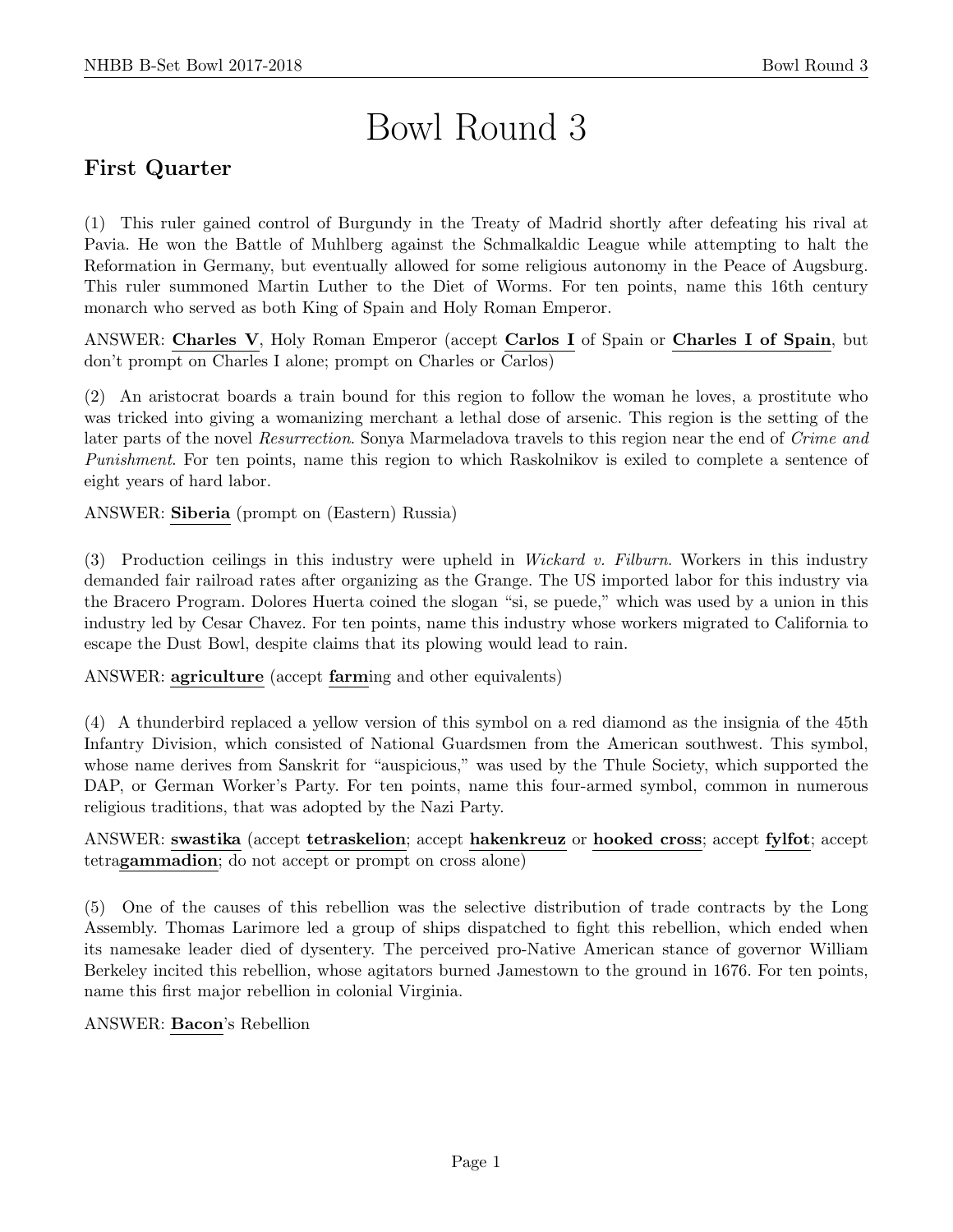(6) People who were not in one of these organizations revolted in Florence during the Ciompi [chomp-ee] Revolt. An alliance of these organizations formed a trading league in the Baltic Sea called the Hanseatic League. Some members of these organizations progressed from apprentices to journeymen to master craftsmen. For ten points, name these town-based medieval associations of merchants and skilled laborers.

#### ANSWER: guilds

(7) After this man's first campaign, commemorative monuments were carved in rock at the Dog River north of modern-day Beirut. Early in this leader's reign, he defeated the Sherden sea pirates. At the Orontes River, this ruler fought the Hittite King Muwatallis in the largest chariot battle in history. This successor of Seti I constructed the temple complex at Abu Simbel and inaugurated that temple alongside his wife, Nefertari. For ten points, name this pharaoh who won the Battle of Kadesh.

#### ANSWER: Ramesses II (accept Ramesses the Great; accept Ozymandias; prompt on Ramesses)

(8) A leader of this religion named James Strang established a controversial "kingdom" on Beaver Island in Lake Michigan in the mid 19th Century. A leader of this religion founded the territorial capital of Fillmore after his plans to found the state of Deseret fell through. Members of this religion were led to Nauvoo, Illinois by Joseph Smith and then to Salt Lake City by Brigham Young. For ten points, name this religion whose members founded the Utah Territory.

ANSWER: Mormonism (accept word forms; accept the Church (of Jesus Christ) of Latter Day Saints; accept LDS)

(9) A type of these items named for Rule 144 must be acquired in unregistered form. Privately held companies use IPOs to initiate the sale of these items. Preferred types of these items grant earlier dividends than their common form, which allows for voting rights in decisions. For ten points, name these financial instruments that are sold on namesake exchanges and which represent ownership of a corporation.

ANSWER: stocks (accept any additional information, such as preferred stocks; prompt on securities)

(10) An 1889 attempt to build a railway along this location ended when Frank Brown drowned exploring it. John Powell named this location after leading the first American expedition to its ground floor. The glass-bottomed "Skywalk" is maintained by the Hualapai tribe in this location, which was regarded as sacred by the ancestral Pueblo that first inhabited it. The Colorado River formed, for ten points, what 277-mile long canyon in Arizona?

#### ANSWER: Grand Canyon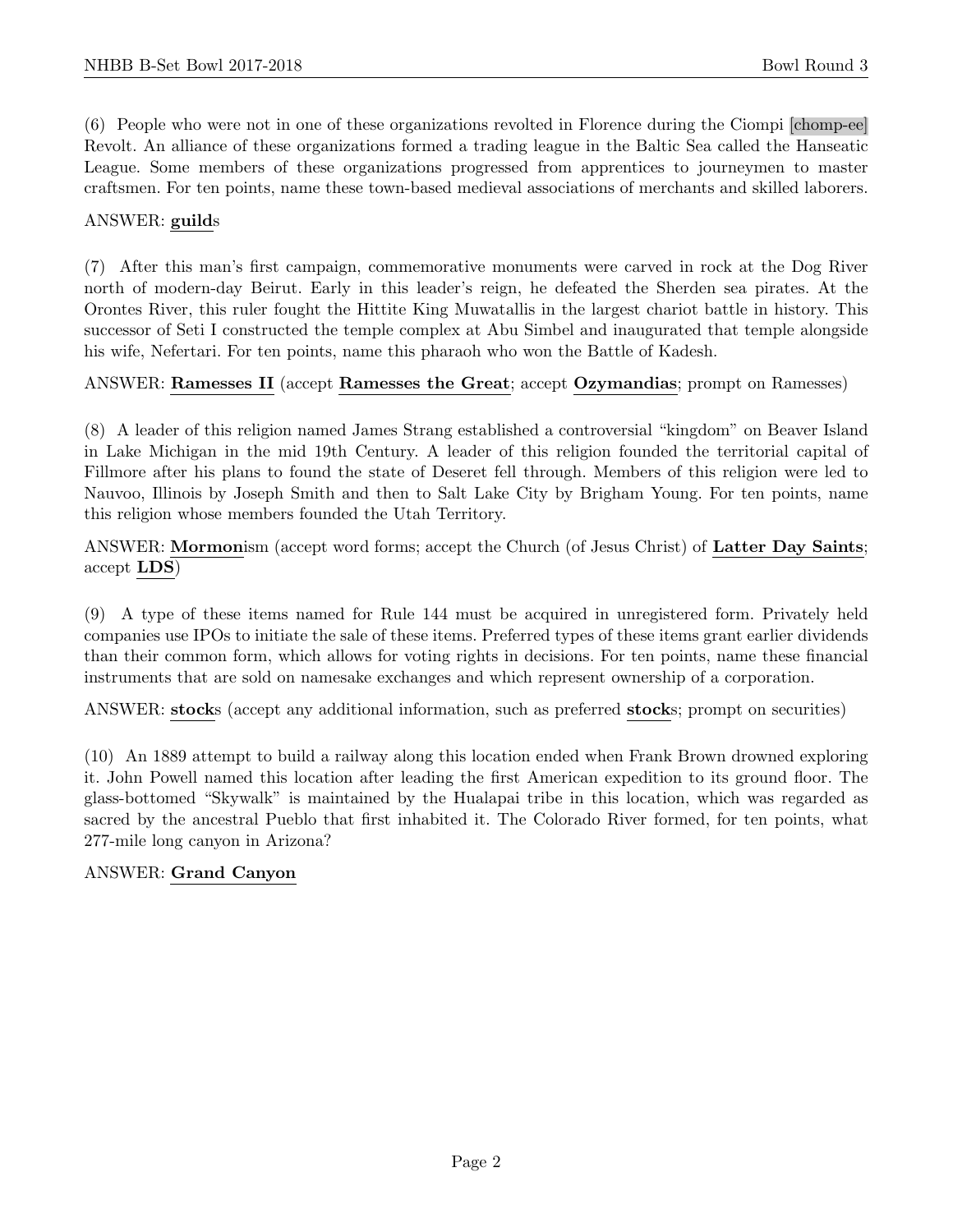# Second Quarter

(1) This man rented the Kennedy Farm in Maryland under the alias of Isaac Smith. Forces under this man defeated a contingent under Henry Pate in the Battle of Black Jack and killed several members of the Doyle family in the Pottawatomie Massacre. This man cut off telegraph cables and railroad lines as part of his raid on a Virginia arsenal. For ten points, name this abolitionist who was executed in 1859 for leading a raid on Harpers Ferry.

#### ANSWER: John Brown

BONUS: The 1856 Pottawatomie massacre left five people dead in this territory, which Horace Greeley described as "Bleeding" during the violent debate over whether it would enter the Union as a free or slave state.

ANSWER: Kansas Territory (accept Bleeding Kansas)

(2) In 1914, suffragette Mary Richardson slashed a Diego Velazquez painting titled for this figure. A limestone figurine titled for this figure was found near Willendorf in 1908; this figure thus names a class of Paleolithic female sculptures, despite predating this figure's first appearance in myth by thousands of years. Praxiteles was once thought to be the sculptor of an armless sculpture of this goddess that was found on the island of Milos in 1820. For ten points, name this Roman goddess of beauty and counterpart to Aphrodite.

ANSWER: Venus (accept Venus of Willendorf; accept Rokeby Venus; accept Venus de Milo; accept Aphrodite, alone or with the other additional information here, until "Roman" is read)

BONUS: This Spanish artist created a replica of the Venus de Milo with Drawers and included several multi-colored versions of the sculpture in his painting The Hallucinogenic Toreador.

ANSWER: Salvador Dalí

(3) This man sought and received aid from Haitian president Alexandre P´etion in exchange for adopting an emancipation policy. This leader's Organic Decree cemented his status as president-liberator of one polity. This politician wrote the Cartagena Manifesto shortly before leading the Admirable Campaign. After liberating his homeland at the Battle of Carabobo, this man met at Guayaquil with José de San Martín. For ten points, name this Venezuelan liberator of many South American countries.

ANSWER: Simón (José Antonio de la Santísima Trinidad de) **Bolívar** (y Palacios)

BONUS: Bolívar was the first president of this massive northern South American confederation that fell apart in 1831, just after Bolívar's death. This country shares part of its name with one of its successor countries.

ANSWER: Gran Colombia (do not accept or prompt on Colombia alone)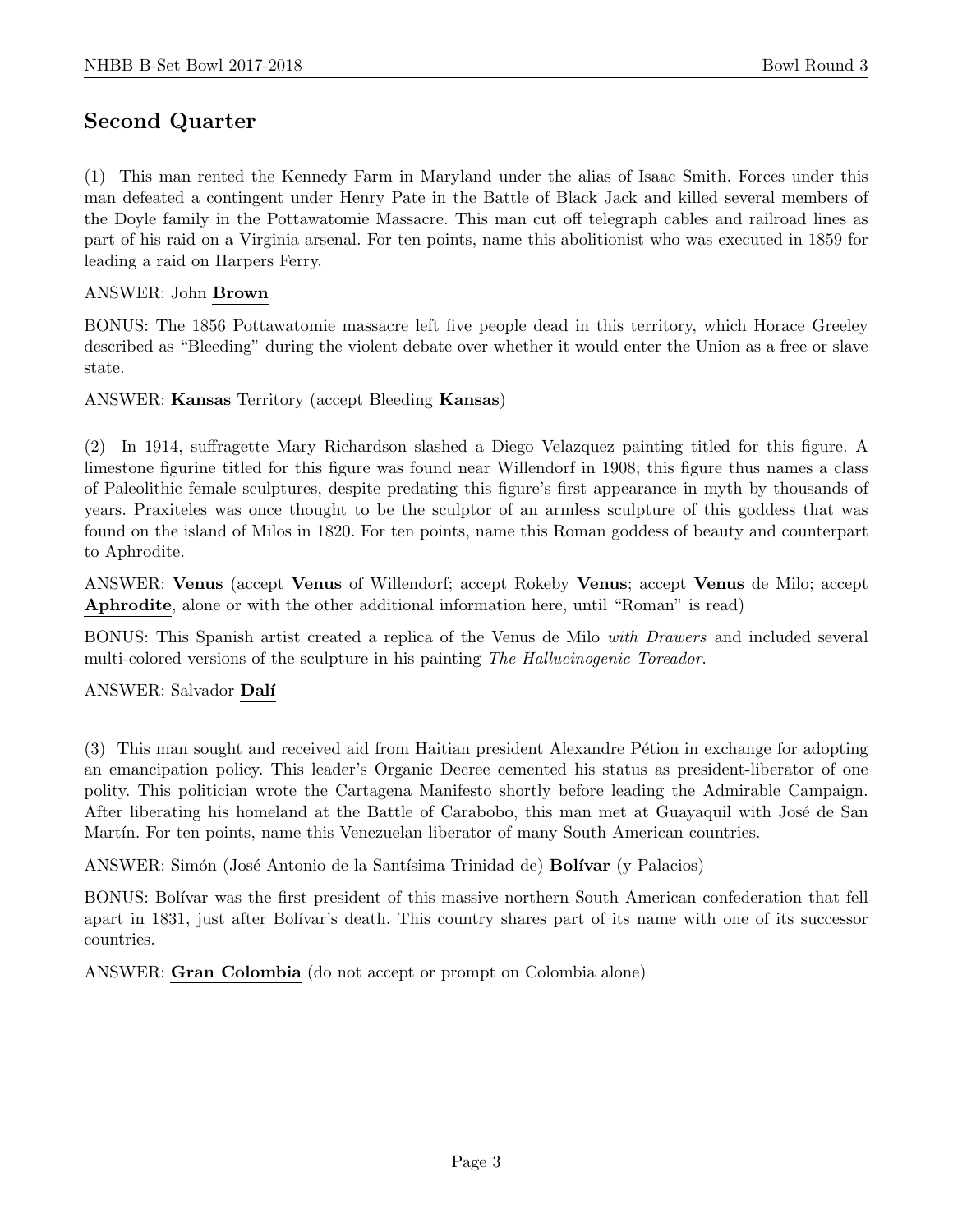(4) An 1864 raid on this city failed to relieve prisoners at Irving Block Prison. One of this city's parks was hastily renamed Health Sciences Park in 2013; that park was the site of a Charles Niehaus equestrian statue overlooking a pair of graves. In December 2017, to avoid a state law banning war memorial changes on public property, this city sold two of its parks to a non-profit that then took down the aforementioned Confederate memorial and a statue of Jefferson Davis. Jim Strickland is the mayor of, for ten points, what Tennessee city on the Mississippi River?

### ANSWER: Memphis

BONUS: Prior to the 2013 signing of the aforementioned Tennessee law, Health Sciences Park was named for this Civil War general and early leader of the KKK, a Memphis native whose equestrian statue was removed from the park.

#### ANSWER: Nathan Bedford Forrest

(5) This woman's note in The Times convinced Isambard Kingdom Brunel to build the Renkioi facility shortly after this figure arrived at the Selimiye Barracks. While working at Scutari, this woman cut the death rate in half after implementing techniques like hand-washing. This woman's service in the Crimean War granted her the nickname "Lady with the Lamp." For ten points, name this British woman, often considered the founder of modern nursing.

#### ANSWER: Florence Nightingale

BONUS: Isambard Kingdom Brunel designed several of these structures, including the Clifton one in Bristol. Another of these structures in London incorporates two blue and white towers.

ANSWER: suspension bridges (accept Clifton Suspension Bridge; accept Tower Bridge)

(6) In this state, over 150 Wintu natives were killed during the Bridge Gulch Massacre. Lawrence Graham led an expedition into what is now this state following the Southern Emigrant Trail. Samuel Brannan amassed a fortune operating stores in this state, where Levi Strauss got his start selling dry goods. A discovery made at Sutter's Mill triggered the migration of the "Forty-Niners" to, for ten points, what West Coast state, where population booms hit cities like Sacramento?

#### ANSWER: California

BONUS: Another 19th century conflict against Native Americans in California took place in the Owens Valley, found east of this mountain range that includes Mount Whitney.

#### ANSWER: Sierra Nevadas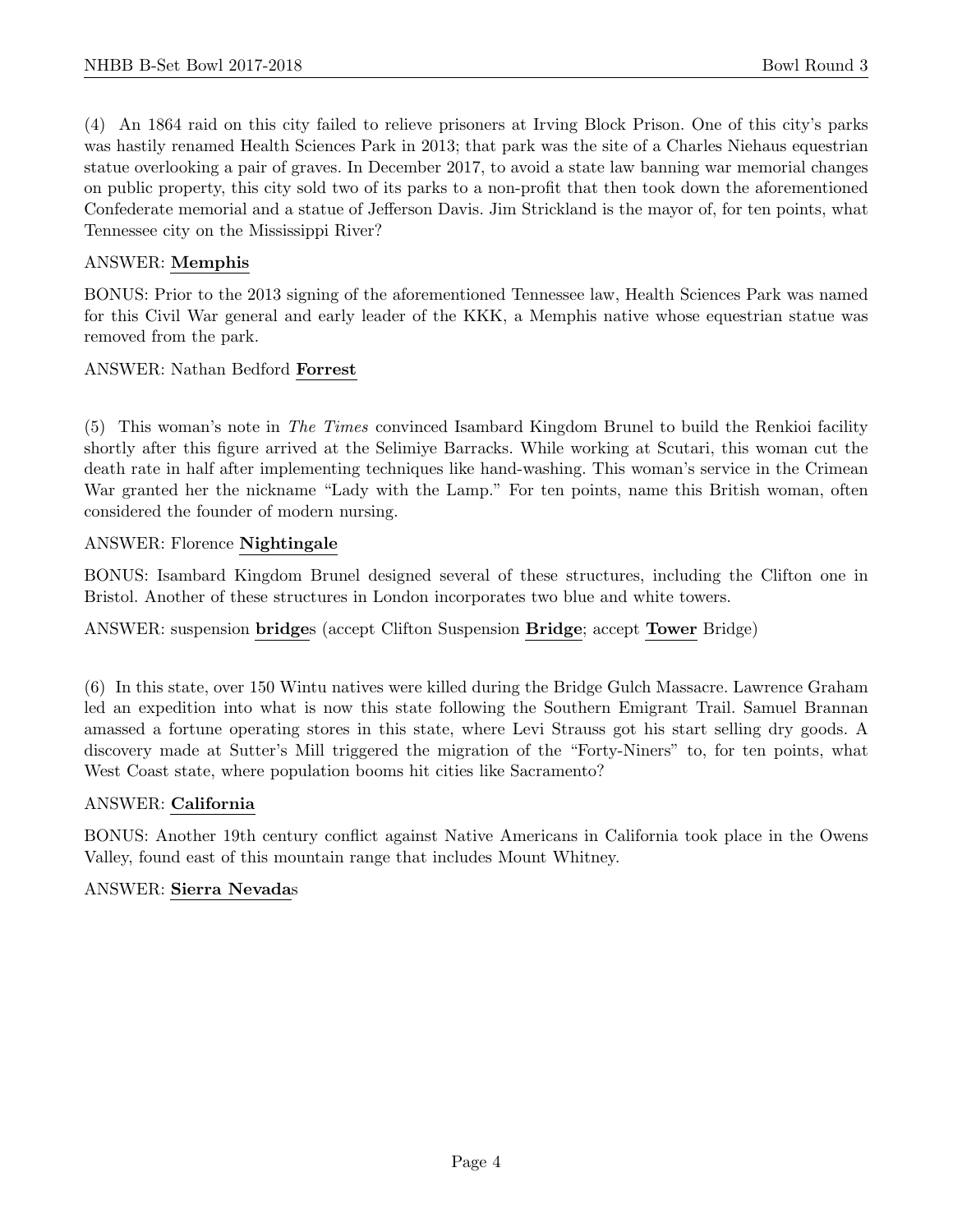(7) This country's Keroman peninsula is the site of three submarine pens, two of which required subs to be taken out of the water completely. The success of Operation Cobra in this country led to the creation of the Falaise Pocket. Canadian soldiers launched the failed Dieppe Raid into this country, where hedgerows later hindered tanks during attempts to take Caen. For ten points, name this country, the site of the Normandy landings during World War II.

# ANSWER: France (accept Vichy France)

BONUS: Ground troops during the Normandy campaign were under the command of this British general, who had earlier defeated Rommel in the North African campaign.

# ANSWER: Bernard Montgomery

(8) This composer's final three string quartets were dedicated to King Friedrich Wilhelm II, and his fourteenth quartet was nicknamed for its chromatic slow introduction. This composer of the Dissonance and Prussian quartets was commissioned by Count Walsegg to write a piece that Franz Sussmayr completed after this man died partway through completing its "Lacrimosa" section. For ten points, name this Austrian composer of a D minor *Requiem*, a child prodigy who composed 41 symphonies.

# ANSWER: Wolfgang Amadeus Mozart

BONUS: This C major piece, Mozart's 41st and final symphony, ends with a five-voice fugato. Johann Peter Salomon gave this piece its mythological and astronomical nickname after Mozart's death.

ANSWER: Jupiter Symphony

# Third Quarter

The categories are  $\dots$ 

- 1. Susan B. Anthony
- 2. Guns
- 3. Writing Systems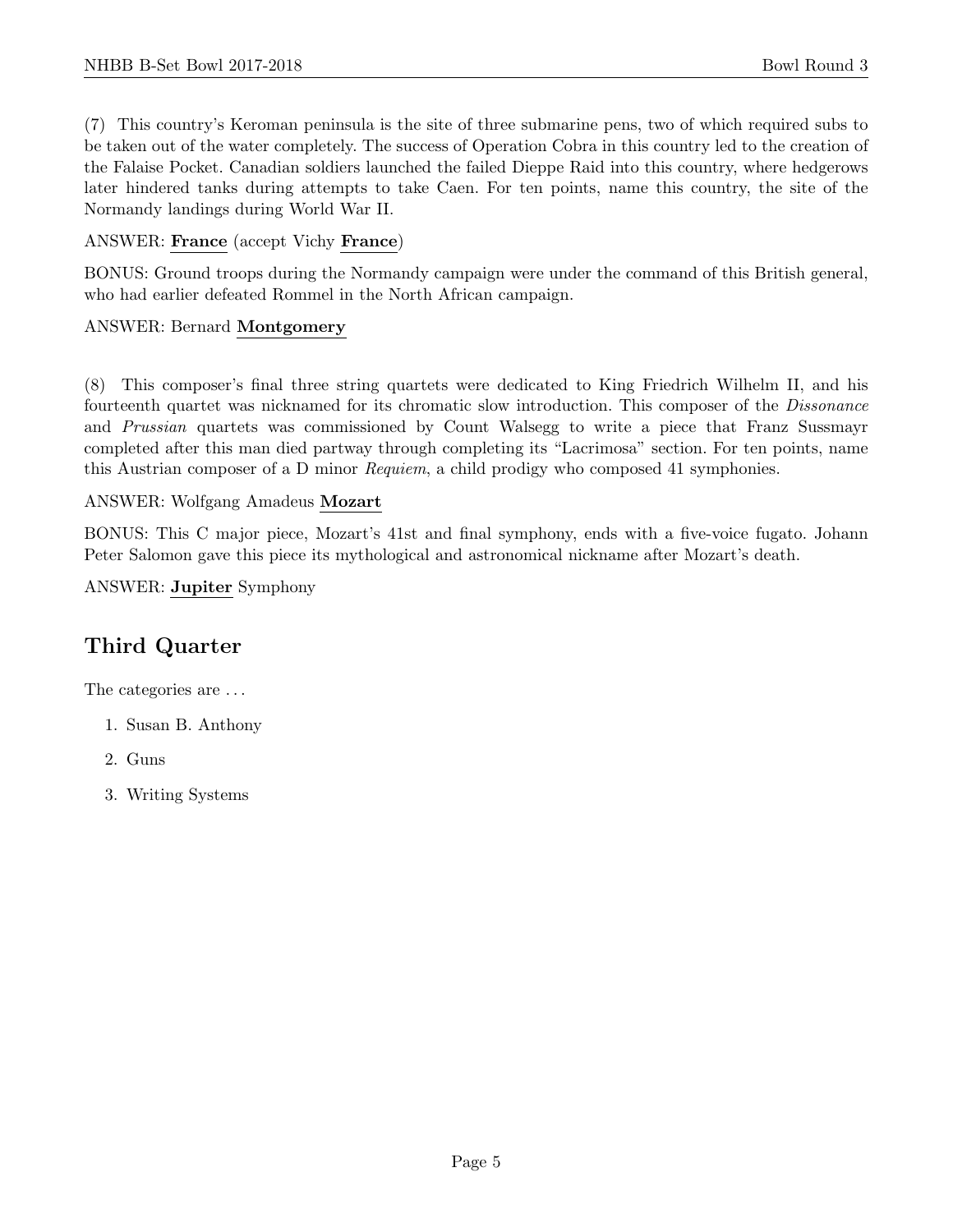Susan B. Anthony

Name the...

(1) Right that Anthony and other suffragettes sought.

ANSWER: women's right to vote

(2) Constitutional amendment that guaranteed that right.

ANSWER: 19th Amendment to the US Constitution.

(3) Denomination of coin on which Anthony was honored in 1979.

ANSWER: one dollar coin

(4) Controversial type of dress, named for activist Amelia, that Anthony briefly wore.

ANSWER: Bloomer (accept the Turkish dress)

(5) State where Anthony was arrested in Rochester in 1872 and was unable to attend the Seneca Falls Convention.

#### ANSWER: New York

(6) 1893 event in Chicago where Anthony served in the World's Congress of Representative Women.

ANSWER: World's Columbian Exposition (accept 1893 Chicago World's Fair)

(7) Colleague of Anthony who wrote The Woman's Bible and co-organized the Seneca Falls Convention.

ANSWER: Elizabeth Cady Stanton

(8) Newspaper published for four years by Anthony and the previous answer, funded by George Train.

#### ANSWER: The Revolution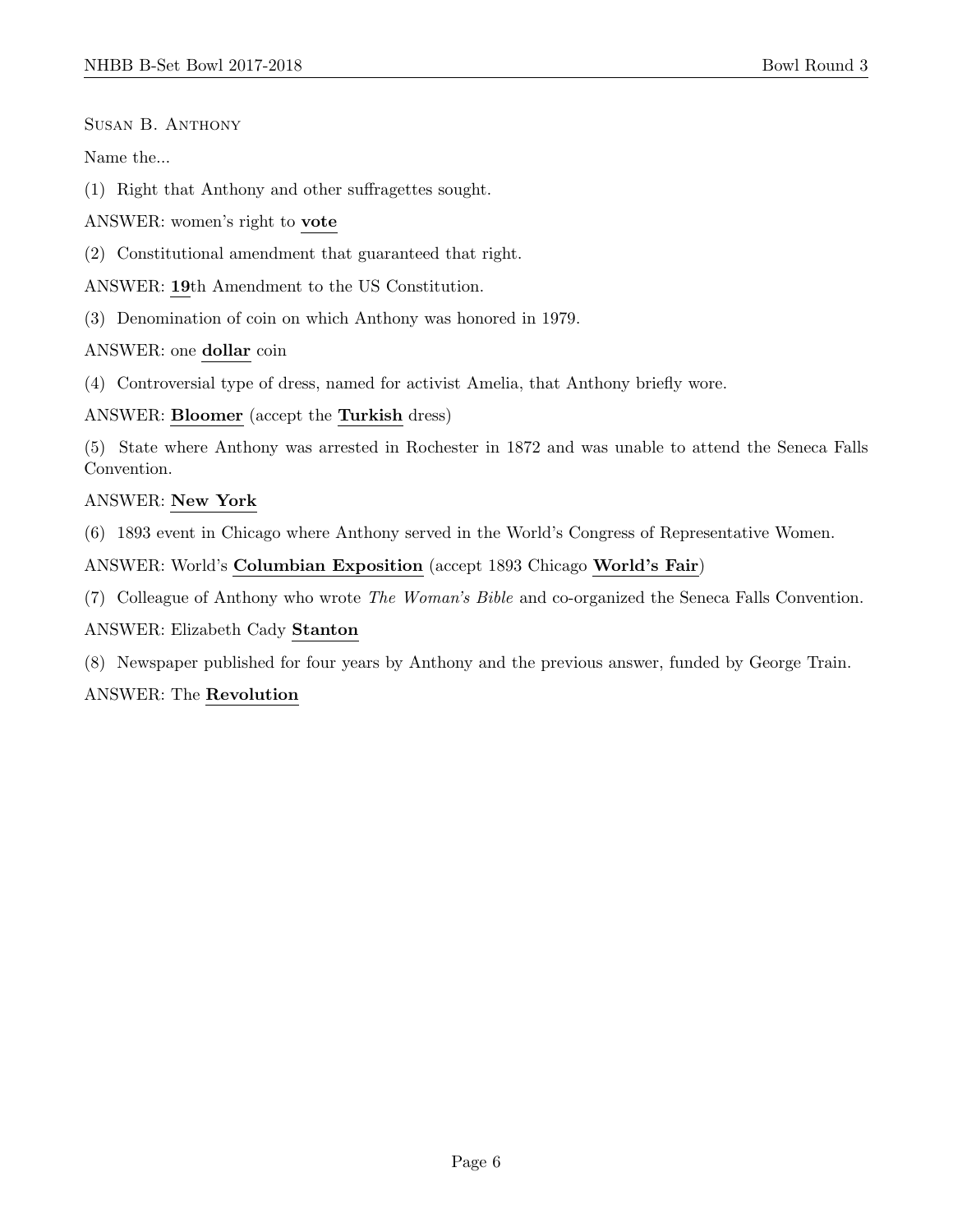# Guns

Name the...

(1) American lobby group that advocates for gun rights, once led by actor Charlton Heston.

# ANSWER: National Rifle Association (or NRA)

(2) Soviet rifle favored by guerilla groups, the first of the Kalashnikov family.

# ANSWER: AK-47 (accept Automat Kalashnikov 47; prompt on AK)

(3) Chinese dynasty that invented gunpowder and fell to the Yuan.

# ANSWER: Song Dynasty

(4) Gun company, founded by Samuel, that popularized the 45-caliber revolver.

ANSWER: Colt Manufacturing Company

(5) Country that used the Maxim gun to conquer Sudan at Omdurman, avenging the death of "Chinese" Gordon.

# ANSWER: United Kingdom of Great Britain and Ireland (accept UK; accept Great Britain; accept England)

(6) Daimyo, an ally of Tokugawa Ieyasu and Toyotomi Hideyoshi, who used arquebuses to win the Battle of Nagashino.

### ANSWER: Oda Nobunaga

(7) Gun company whose rifle was the "Gun that Won the West" and whose family built a "Mystery House" in California.

ANSWER: Winchester Repeating Arms Company (accept Winchester Mystery House)

(8) 16th century Spanish formation, known as the "third," that heavily featured musketeers.

#### ANSWER: tercio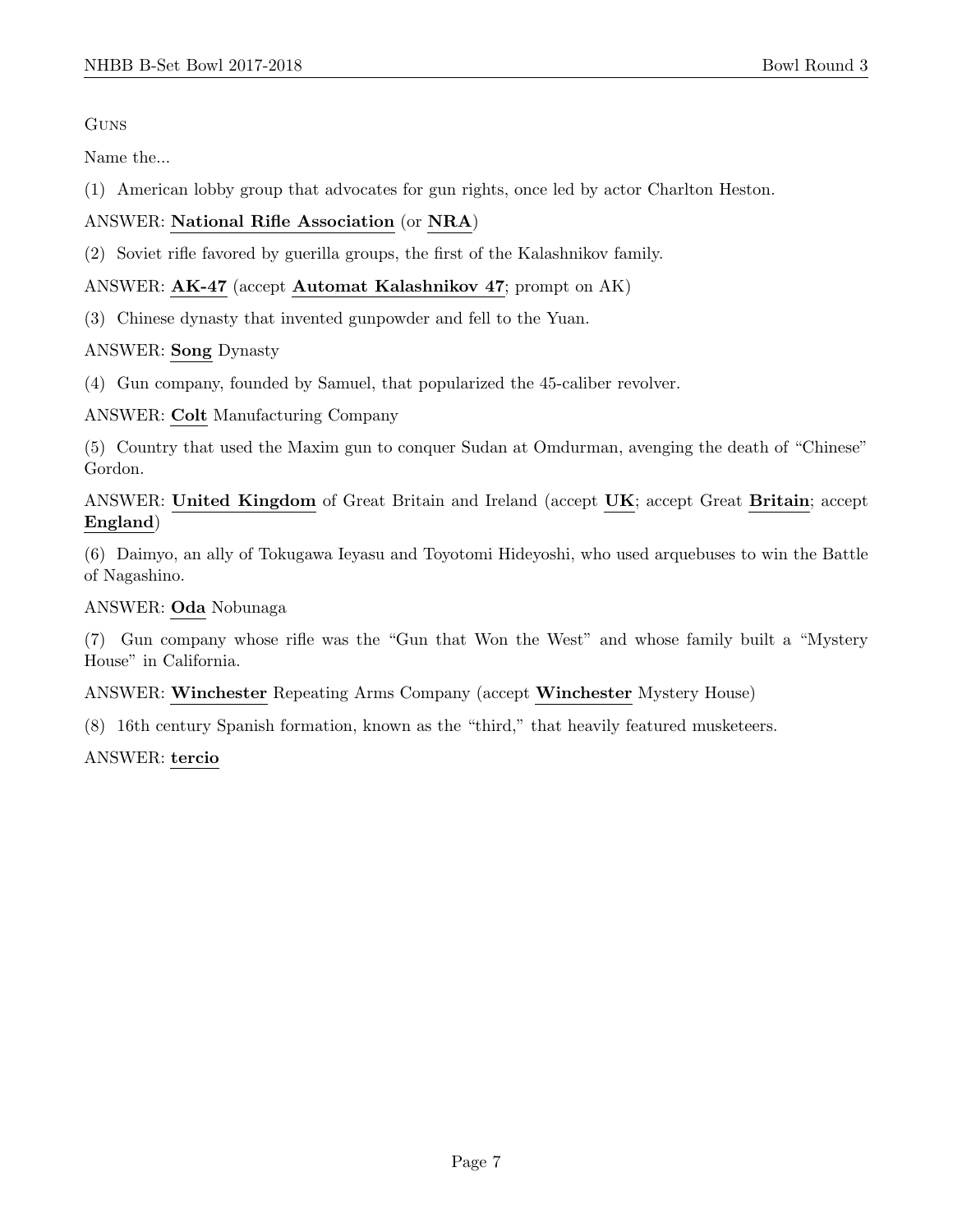#### WRITING SYSTEMS

Name the...

(1) Country where Shang-era scholars wrote characters on oracle bones.

# ANSWER: China

(2) Massive rock whose 1799 discovery allowed the decryption of hieroglyphs via ancient Greek.

# ANSWER: Rosetta Stone

(3) Wedge-shaped marking system invented by the ancient Sumerians roughly six thousand years ago.

#### ANSWER: cuneiform

(4) Country whose native language writes some loanwords in katakana, a system developed in the Heian era.

#### ANSWER: Japan

(5) Country where the Cyrillic script was invented in its medieval capital, Pliska, and is used in its modern capital, Sofia.

# ANSWER: Bulgaria

(6) Ancient Middle Eastern civilization based in Tyre whose alphabet evolved the Greek, Aramaic, and Hebrew alphabets.

### ANSWER: Phoenicians

(7) Script used to write Mycenaean Greek, found in palaces on Knossos and deciphered in the 20th century.

#### ANSWER: Linear B

(8) System of "talking knots" used to relay messages throughout the Andes Mountains.

#### ANSWER: quipu [kee-poo]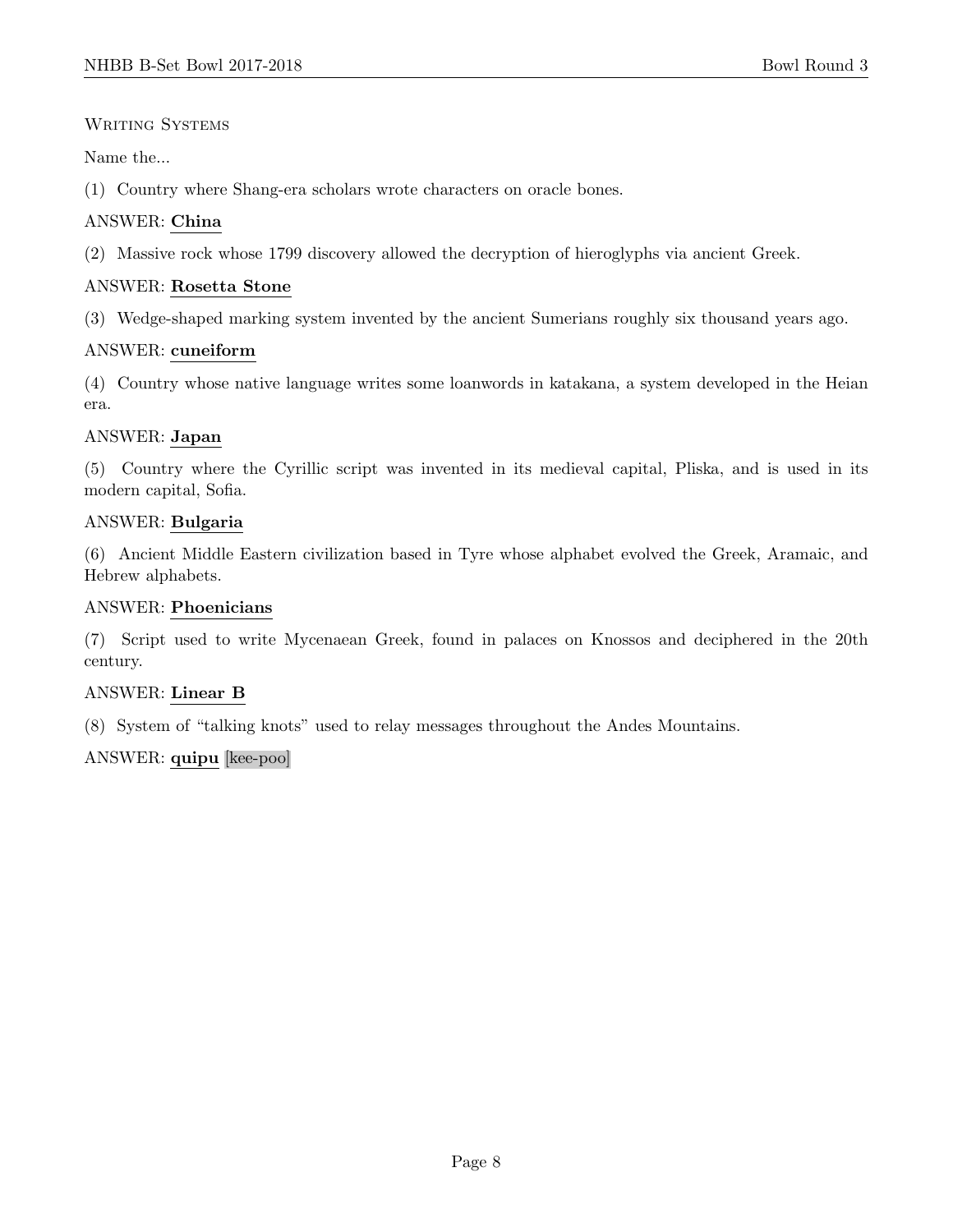# Fourth Quarter

(1) This military force was sponsored by Pope Sixtus V, who treated it as a crusade and gave its sponsors a subsidy. Prior to this force's expected deployment of the Army of Flanders, its opponents were (+) rallied by the Tilbury Speech. The Duke of Medina Sidonia commanded this force, which was designed to prevent interference in the (\*) Netherlands but was devastated at the Battle of Gravelines. Elizabethan England was targeted by, for ten points, what fleet launched in 1588 by Philip II of Spain?

## ANSWER: the Spanish Armada

(2) In 1894, a scientist working at this man's namesake institute discovered the Yersinia pestis bacteria that spreads bubonic plague. This scientist's research into silkworm diseases helped save his country's agriculture industry. This man also saved a  $(+)$  boy, Joseph Meister, who had suffered serious dog bites, in 1885. This scientist built on the work of Edward (\*) Jenner to develop vaccines against anthrax and rabies. For ten points, name this French scientist whose namesake process heats food to kill harmful microorganisms in foods like milk.

#### ANSWER: Louis Pasteur

(3) A member of this family replaced William Belknap as Secretary of War under Ulysses Grant. John F. Kennedy's Profiles in Courage commended a senator from this family for criticizing the  $(+)$  Nuremberg Trials; that senator from this family co-sponsored a 1947 labor relations act with Fred (\*) Hartley. The Chief Justice of the Supreme Court for almost all of the 1920s was from this family. For ten points, name this Ohio family of Alphonso and Robert, as well as William Howard, who succeeded Theodore Roosevelt as president.

ANSWER: Taft family (accept Alphonso Taft; accept William Howard Taft; accept Robert Taft)

(4) During a battle for this city, camels strapped with flaming haystacks were ordered to charge in order to scatter enemy elephants. The Battle of Karnal paved the way for an attack on this city, leading the  $(+)$  Peacock Throne to be carried off by Nader Shah in 1739. An earlier sack of this city was carried out by  $(*)$  Tamerlane in 1398. For ten points, name this seat of the Mughal Empire, a city whose "New" district now hosts the government of Narendra Modi as the capital city of India.

ANSWER: Delhi (accept New Delhi after "'New' district" is read)

(5) This man called off the CODESA negotiations after the Boipatong massacre, carried out by members of the Inkatha Freedom Party. Quartus de Wet oversaw a trial in which this man declared "I have cherished the ideal of a democratic and free society [...] it is an ideal for which  $(+)$  I am prepared to die." This man was "Accused  $\#1$ " in that 1963 trial, which was held in Rivonia. (\*) F.W. de Klerk released this man from prison in 1990; four years later, this man won the presidency in his country's first post-Apartheid elections. For ten points, name this first black President of South Africa.

#### ANSWER: Nelson Rolihlahla Mandela